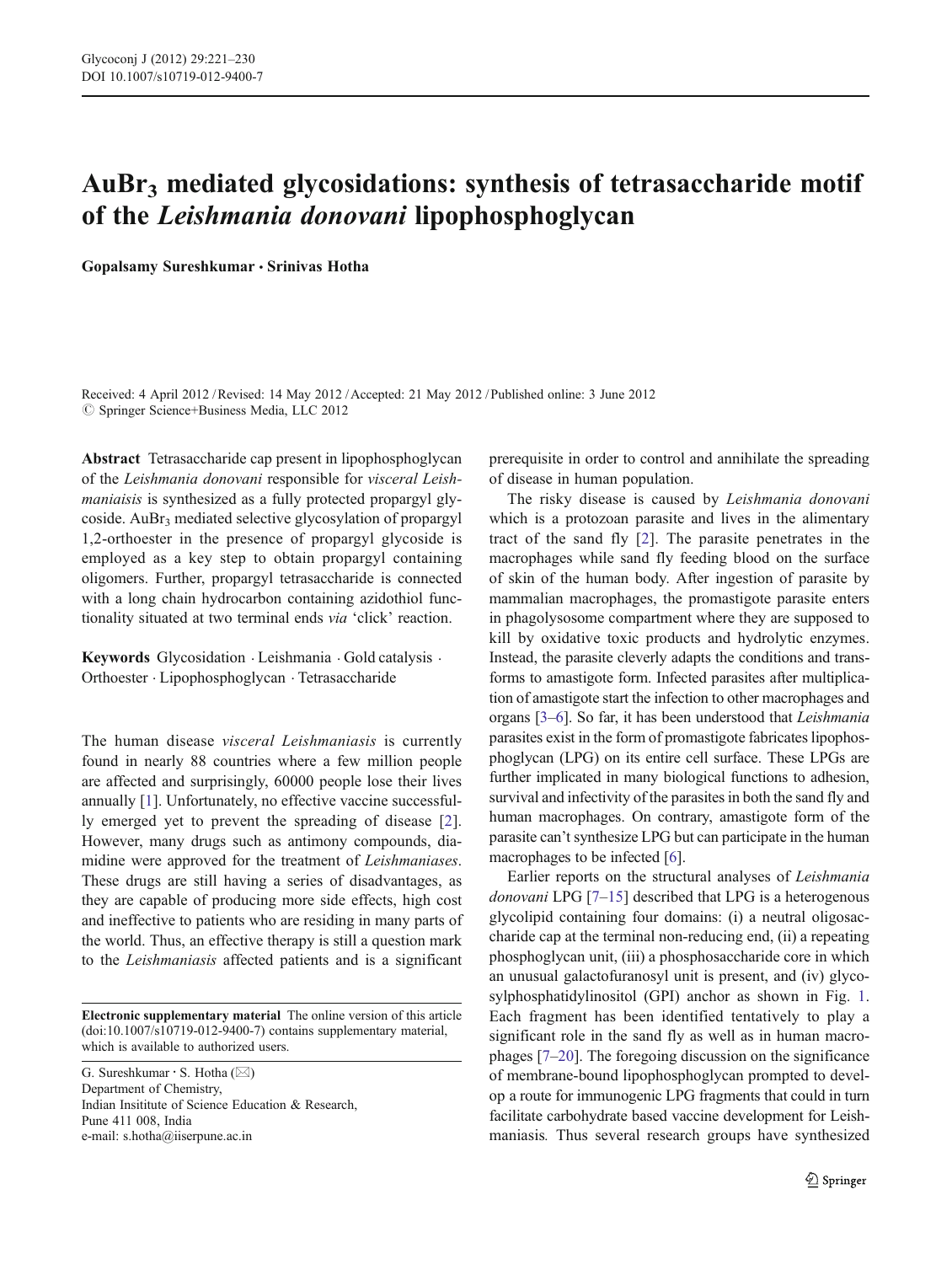<span id="page-1-0"></span>

Fig. 1 General structure of Lipophosphoglycan of Leishmania Donovani

different portions of LPG [\[21](#page-8-0)–[35](#page-8-0)]. Of which, Seeberger's spacer-equipped with amine and thiol functionality of the tetrasaccharide cap for attaching carrier molecules is noteworthy for the future development of carbohydrate-based synthetic vaccines against Leishmaniasis [\[28](#page-8-0), [35](#page-8-0)]. However, the introduction of a new spacer with a different functionality at the reducing end needs refinement of the synthesis protocol for the entire tetrasaccharide. In order to avoid multiple glycosylations for the attachment of linkers, we thought to install a stable and functionable protecting group early at the anomeric center of saccharide that enables synthesis of tetrasaccharide library with different spacers. In this context, we envisioned that the installation of the propargyl group as a stable linker at the reducing end of tetrasaccharide would be advantageous since (i) propargyl group can be 'clicked' efficiently with azide bearing organic molecules and (ii) propargyl group can be introduced at the anomeric position of sugar directly by modified Fischer glycosidation.

Gold catalysed glycosidations are explored recently for the synthesis of oligosaccharides and glycoconjugates [\[36](#page-8-0)–[48\]](#page-8-0). From our laboratory [[36](#page-8-0)–[44](#page-8-0)], we identified propargyl 1,2 orthoesters as glycosyl donors in the presence of catalytic amount of  $AuBr<sub>3</sub>$  [\[38](#page-8-0)]. Subsequently, propargyl 1,2-orthoesters were successfully activated in the presence of propargyl glycosides facilitating the synthesis of 1,2-*trans* propargyl saccharides [\[40\]](#page-8-0). Herein, we report the synthesis of a tetrasaccharide cap of lipophosphoglycan present on the surface of Leishmania donovani as a propargyl glycoside using gold catalyzed propargyl 1,2-orthoester-based glycosyl donors.

To begin our investigation, we needed better strategy and thought for the tetrasaccharide I, which can be prepared by the deprotection of fully protected propargyl tetrasaccharide II, which in turn can be disconnected into two building blocks, namely, mannose propargyl 1,2-O-orthoester III and propargyl trisaccharide IV in a linear sequence (Scheme 1). These two fragments can be coupled by using catalytic amount of  $AuBr<sub>3</sub>$  in dichloromethane at room temperature. The trisaccharide acceptor IV can be synthesized by gold catalyzed selective glycosylation of mannose propargyl 1,2-orthoester III in the presence of propargyl disaccharide V, which in turn can be derived efficiently from propargyl 1,2-orthoester of lactose VI. The synthetic endeavour for disaccharide acceptor 6 commenced from lactose (Scheme [2\)](#page-2-0). One pot conversion of lactose 1 to lactopyranosyl bromide was accomplished under acetylation conditions  $Ac_2O/AcOH/Conc.H_2SO_4$  followed by the



Scheme 1 Retrosynthetic analysis of tetrasaccharide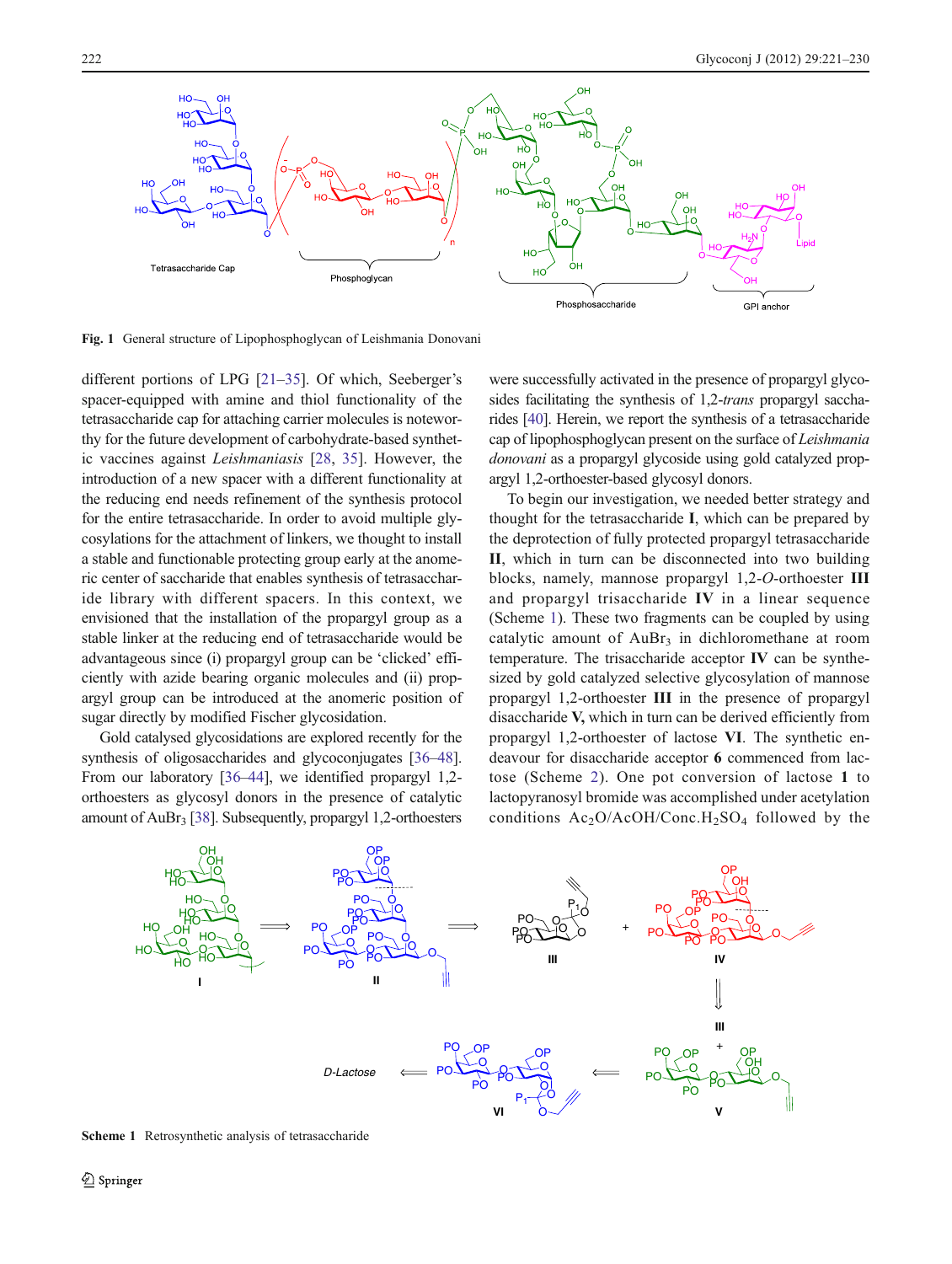<span id="page-2-0"></span>

Scheme 2 Synthesis of disaccharide aglycone. Reagents and conditions: (a) i) Ac<sub>2</sub>O, AcOH, Conc. H<sub>2</sub>SO<sub>4</sub>, 30 min; ii) HBr-AcOH, 5 h; (b) 2,6-lutidine, TBAI, propargyl alcohol, CH<sub>2</sub>Cl<sub>2</sub>, 70 °C, 36 h, 55 % (over two steps); (c) NaOMe, MeOH, 2 h, 100 %; (d) NaH, DMF,

BnBr, TBAI, 4 h,  $0-25$  °C, 83 %; (e) TMSOTf, CH<sub>2</sub>Cl<sub>2</sub>, propargyl alcohol, 25 °C, 15 min, 85 %; (f) NaOMe, MeOH, 25 °C, 8 h, 90 %; (g) i) DMSO, Ac<sub>2</sub>O, 24 h, 25 °C; ii) NaBH<sub>4</sub>, CH<sub>2</sub>Cl<sub>2</sub> : CH<sub>3</sub>OH (1:1), 4 h, 0–25 °C, 82 % (over two steps)

addition of 33 % hydrobromic acid in glacial acetic acid [\[49](#page-8-0)–[51](#page-9-0)]. Subsequently, lactopyranosyl bromide is treated with propargyl alcohol, 2,6-lutidine and catalytic amount of tetra-n-butylammonium iodide (TBAI) in anhydrous  $CH_2Cl_2$  at 70 °C for 36 h to give the corresponding propargyl 1,2-orthoacetate 2 in 55 % yield ([\[38\]](#page-8-0) Supporting Information). Further, O-acetyl groups of 1,2-orthoester 2 were deprotected under Zemplén conditions and the resulting hydroxyl groups were allowed to react with sodium hydride, benzyl bromide and catalytic amount of TBAI in anhydrous DMF at 0-25 °C for 4 h to obtain per-O-benzylated lactose 1,2-orthoacetate 3 as a viscous oil in 83 % yield (Supporting Information).

Thereafter, isomerization of lactosyl propargyl 1,2 orthoacetate 3 to propargyl lactoside (4) with a O-acetyl group at C-2 position was achieved efficiently in 85 % yield by the use of a catalytic amount of TMSOTf and propargyl alcohol in anhydrous  $CH<sub>2</sub>Cl<sub>2</sub>$  at room temperature for 15 min (Supporting Information [[52\]](#page-9-0)). Propargyl lactoside 4 was then treated with a solution of sodium methoxide in anhydrous methanol to deprotect acetate group and thus obtained equatorial alcohol 5 was oxidized under conditions DMSO/Ac<sub>2</sub>O/25  $\degree$ C/24 h followed by reduction with sodium borohydride in a mixture of anhydrous  $CH<sub>2</sub>Cl<sub>2</sub>$  and  $CH<sub>3</sub>OH$  (1:1) to obtain the required disaccharide acceptor (6) in 82 % yield (Scheme 2) ([[28,](#page-8-0) [53](#page-9-0), [54](#page-9-0)] Supporting Information). In parallel, mannose 1,2-orthoacetate 7 was conveniently prepared from D-(+)-mannose as per the sequences involved in the formation of per-O-benzylated lactose 1,2-orthoester 3 (Supporting Information).

Having the glycosyl donor 7 and acceptor 6 in hand, the glycosylation reaction was carried out in the presence of 10 mol%  $AuBr<sub>3</sub>/CH<sub>2</sub>Cl<sub>2</sub>/25 °C/4 Å MS powder in order to$ get tri-saccharide 8 in good yield (Scheme [3](#page-3-0)). But, the reaction proceeded very slowly and did not complete even

after 24 h. However, the reaction is completed when  $20 \text{ mol}$ % of AuBr<sub>3</sub> is used and afforded propargyl trisaccharide 8 in 48 % yield (Supporting Information). Further,  $AuBr<sub>3</sub>$  mediated glycosylation performed with more equivalents of glycosyl donor 7 and glycosyl acceptor 6 did not improve the overall performance of the reaction. Furthermore, glycosylation between the disaccharide acceptor 6 and per-O-benzylated mannose 1,2-orthobenzoate (9) under 20 mol% AuBr<sub>3</sub>/CH<sub>2</sub>Cl<sub>2</sub>/4 Å MS powder/25 °C/12 h resulting in the trisaccharide (10) as a propargyl glycoside in 46 % yield (Supporting Information). Saponification of compounds 8 and 10 under Zemplén conditions afforded propargyl trisaccharide 11 (90 %) (Supporting Information). Acceptor 11 was subsequently coupled with mannose 1,2 orthoacetate 7 under aforementioned conditions to obtain the desired propargyl tetrasaccharide 12 in 35 % yield (Supporting Information). Furthermore, propargyl tetrasaccharide 12 was allowed to react with S-acetyl-11-azidothioundecane 13 under CuI/DIPEA/CH<sub>3</sub>CN/25  $\degree$ C for the synthesis of a 1,2,3-triazole 'clicked' glycolipid (14) with thioacetyl group at terminal end in excellent yield (Scheme [3\)](#page-3-0) (Supporting Information).

In conclusion, we have synthesized the tetrasaccharide cap of Leishmania donovani lipophosphoglycan with a propargyl group at the reducing end using gold mediated selective activation of propargyl 1,2-orthoester in the presence of propargyl glycoside. Propargyl moiety was further exploited for introducing a thiol containing long chain hydrocarbon via 'click' reaction. The immunological studies with carrier proteins and the effect of triazole ring for further development of vaccine are currently in progress. Besides, propargyl tetrasaccharide is a valuable intermediate for synthesizing various other orthogonal functional groups such as alkene, aldehyde and carboxylic acid that are highly useful for bioconjugation.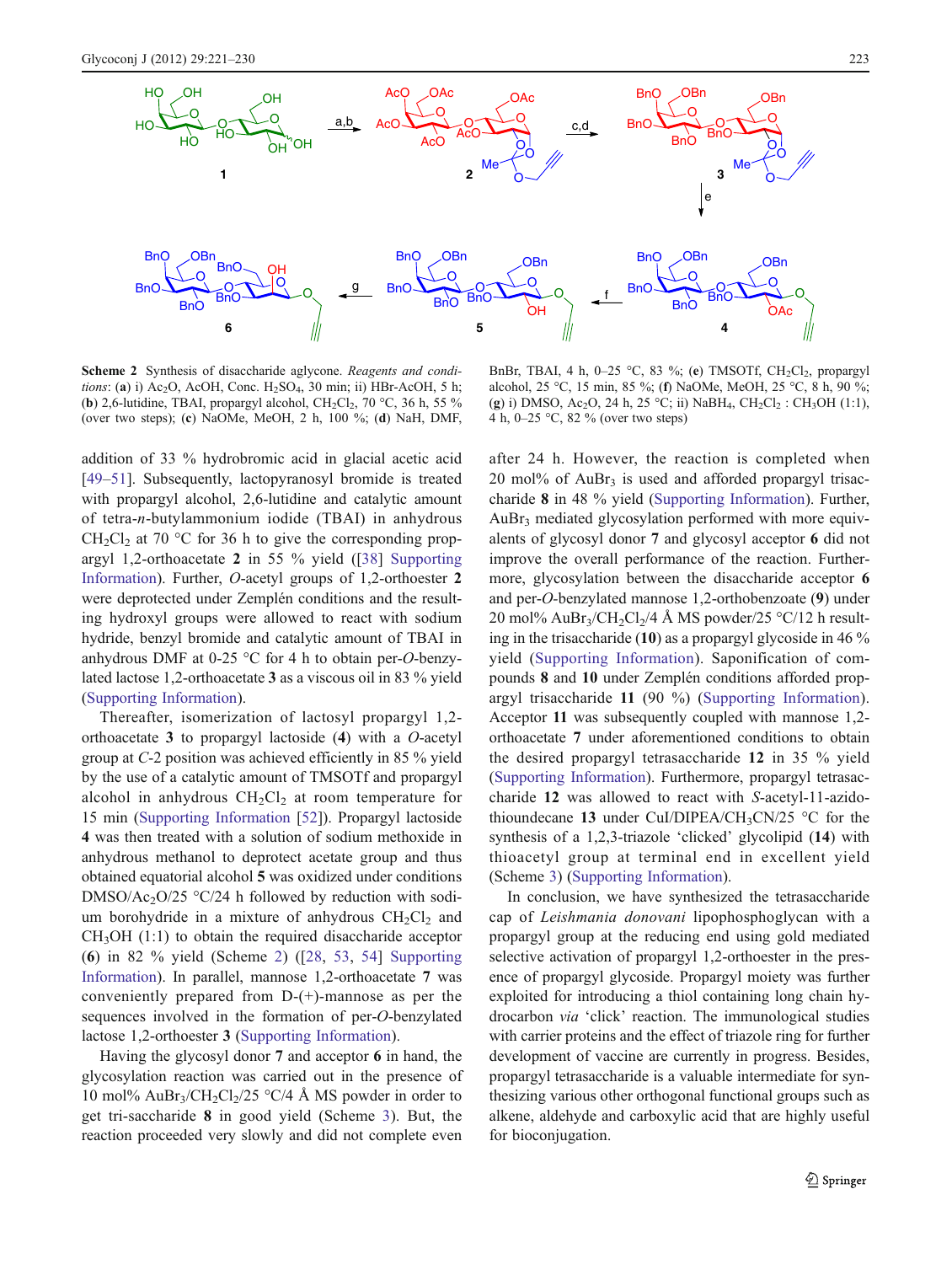<span id="page-3-0"></span>

Scheme 3 Synthesis of propargyl tri- and tetrasaccharides. Reagents and conditions: (a)  $\text{AuBr}_3$  (20 mol%),  $\text{CH}_2\text{Cl}_2$ , 25 °C, 4 Å MS powder (1 h, 48 % for 8), (12 h, 46 % for 10); (b) NaOMe, MeOH, 25 °C, 8 h,

## Experimental section

Synthesis of 3,6-di-O-acetyl-4-O-(2,3,4,6-tetra-O-acetyl-β-D-galactopyranosyl)-α-D-glucopyranose-1,2-(prop-2-ynyl orthoacetate) (2)

To a suspension of D-lactose (10 g, 27.8 mmol) in glacial acetic acid (50 mL) was added acetic anhydride (24 mL, 249.8 mmol) followed by catalytic amount of conc.  $H_2SO_4$ and the reaction mixture was stirred at room temperature for 30 min. Then a solution of 33 % hydrobromic acid in glacial acetic acid (75 mL) was added at  $0^{\circ}$ C and the resulting solution was stirred for an additional 5 h at room temperature. After completion of the reaction as judged by TLC, the reaction mixture was poured into ice and extracted with dichloromethane  $(2 \times 100 \text{ mL})$ . Combined organic layers were washed with water  $(3 \times 200 \text{ mL})$ , saturated NaHCO<sub>3</sub> solution, water, dried over anhydrous sodium sulfate and concentrated in vacuo to give hepta-O-acetyl-α-D-lactopyranosyl bromide (18.3 g) that was redissolved in anhydrous dichloromethane (50 mL). To that, 2,6-lutidine (10 mL), propargyl alcohol (7.6 mL, 130.82 mmol) followed by a catalytic amount of tetra-*n*-butylammonium iodide  $(0.2 \text{ g})$ were added at room temperature under argon atmosphere. The reaction mixture was stirred at 70  $\degree$ C for 36 h under argon atmosphere, quenched with a saturated solution of oxalic acid and extracted with dichloromethane  $(2 \times$ 100 mL). Combined organic layers were washed with water, brine, dried over anhydrous sodium sulfate and concentrated in vacuo to obtain a brownish black residue, which was purified by silica gel column chromatography using

90 %; (c) 7, AuBr<sub>3</sub> (20 mol%), CH<sub>2</sub>Cl<sub>2</sub>, 25 °C, 4 Å MS powder, 2 h, 35 %; (d) CuI, DIPEA, CH3CN, 25 °C, 1 h, 85 %

petroleum ether-ethyl acetate as the mobile phase to give the corresponding lactose propargyl 1,2-orthoacetate 2 (10.35 g, 55 % (over 2 steps). Characterization data:  $[\alpha]_{D}^{25}$  (CHCl<sub>3, c</sub> 1.1)=+74.89; IR (v, cm<sup>-1</sup>): 1218, 1749, 2879, 2972, 3302; <sup>1</sup>H NMR (CDCl<sub>3</sub>, 200.13 MHz): δ 1.76 (3 H, s), 1.98 (3 H, s), 2.04 (3 H, s), 2.06 (3 H, s), 2.12 (6 H, s), 2.18 (3 H, s), 2.43 (1 H, t,  $J=2.41$  Hz), 3.65 (1 H, d,  $J=9.61$  Hz), 3.76–3.88 (1 H, m), 3.94 (1 H, t,  $J=6.64$  Hz), 4.05–4.17 (3 H, m), 4.19 (2 H, d,  $J=2.38$  Hz), 4.25 (1 H, dd,  $J=2.24$ , 12.05 Hz), 4.37 (1 H, dd,  $J=2.54$ , 4.86 Hz), 4.61  $(1 \text{ H}, \text{ d}, J=7.81 \text{ Hz})$ , 5.0  $(1 \text{ H}, \text{ dd}, J=3.4, 10.41 \text{ Hz})$ , 5.19  $(1 \text{ H}, \text{dd}, J=7.89, 10.29 \text{ Hz})$ , 5.38  $(1 \text{ H}, \text{d}, J=3.07 \text{ Hz})$ , 5.55 (1 H, d, J=2.73 Hz), 5.7 (1 H, d, J=5.15 Hz); <sup>13</sup>C NMR (CDCl3, 50.32 MHz): δ 20.1, 20.4, 20.5, 20.5, 20.6, 20.7, 20.8, 51.7, 60.8, 63.2, 66.7, 66.9, 68.7, 69.6, 70.7, 70.8, 72.4, 73.8, 77.4, 79.5, 96.9, 102.3, 121.4, 168.9, 169.3, 169.9, 170.2, 170.3, 170.6; Mol. Wt. calculated for  $C_{29}H_{38}O_{18}$ : 674.20, Found: 697.52 (M+Na)<sup>+</sup>.

Synthesis of 3,6-di-O-benzyl-4-O-(2,3,4,6-tetra-O-benzylβ-D-galactopyranosyl)-α-D-glucopyranose-1,2-(prop-2 ynyl orthoacetate) (3)

To a solution of 3,6-di-O-acetyl-4-O-(2,3,4,6-tetra-O-acetylβ-D-galactopyranosyl)-α-D-glucopyranose-1,2-(prop-2 ynyl orthoacetate) 2 (6 g, 12.94 mmol) in anhydrous methanol (75 mL) was added sodium metal  $(\sim 50 \text{ mg})$  at room temperature under argon atmosphere. The reaction mixture was stirred for 2 h at the same temperature. After completion of the reaction, the reaction mixture was concentrated under reduced pressure to give deacetylated lactose 1,2-orthoester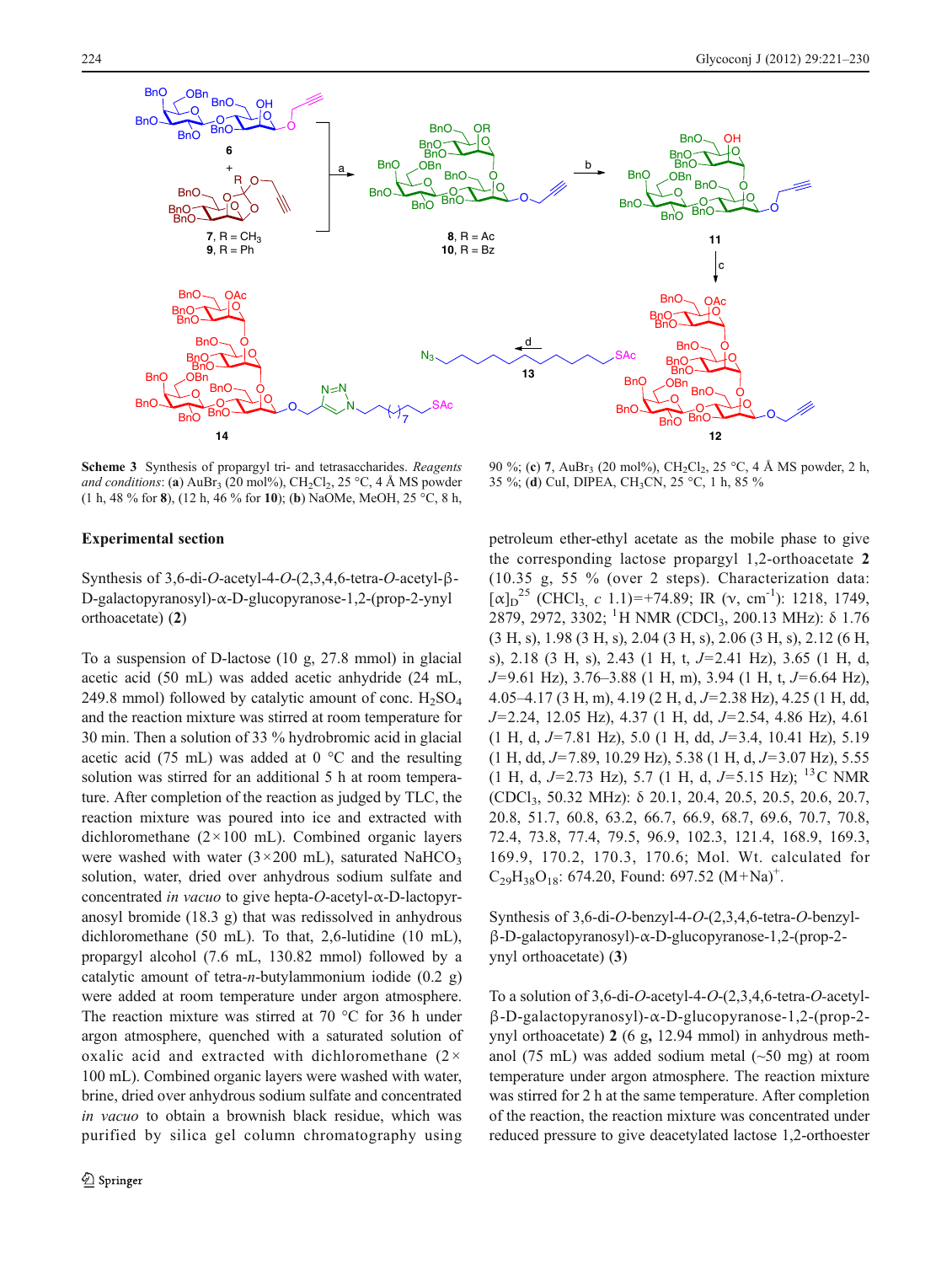(3.75 g, 100 %). To a solution of deacetylated product (3.75 g, 8.88 mmol) in anhydrous DMF (25 mL) was added NaH (2.48 g, 62.15 mmol) at  $0^{\circ}$ C and the reaction mixture was stirred for 1 h at room temperature. Benzyl bromide (8 mL, 66.59 mmol) followed by a catalytic amount of TBAI (0.1 g) were added at 0 °C under argon atmosphere and the stirring was continued for an additional 4 h at room temperature. After completion of the reaction as judged by TLC, excess NaH was quenched by slow addition of methanol followed by cold water and subsequently extracted with diethyl ether (2x70mL). Combined organic layers were washed with water, brine and dried over anhydrous sodium sulfate. The solvent was evaporated under reduced pressure and the resulting crude was purified by conventional silica gel column chromatography using petroleum ether and ethyl acetate as the mobile phase to give 3,6-di-O-benzyl-4-O- (2,3,4,6-tetra-O-benzyl-β-D-galactopyranosyl)-α-D-gluco pyranose-1,2-(prop-2-ynyl orthoacetate) 3 as a white amorphous solid (7.1 g, 83 %). Characterization data:  $[\alpha]_D^{25}$ (CHCl<sub>3, c</sub> 0.9)=+71.44; IR ( $v$ , cm<sup>-1</sup>): 1099, 1605, 1585, 2867, 2921, 3289; <sup>1</sup>H NMR (CDCl<sub>3</sub>, 200.13 MHz): δ 1.67  $(3 H, s)$ , 2.36 (1 H, t, J=2.39 Hz), 3.35–3.57 (4 H, m), 3.60– 3.65 (2 H, m), 3.76 (2 H, dd, J=7.82, 9.33 Hz), 3.87 (1 H, d,  $J=2.91$  Hz), 3.98 (1 H, d,  $J=9.18$  Hz), 4.13–4.19 (1 H, m), 4.14 (2 H, d,  $J=2.40$  Hz), 4.23–4.45 (6 H, m), 4.5–4.78  $(7 \text{ H}, \text{ m})$ , 4.93 (1 H, d,  $J=11.52 \text{ Hz}$ ), 5.73 (1 H, d,  $J=5.24$  Hz), 7.15–7.4 (30 H, m); <sup>13</sup>C NMR (CDCl<sub>3</sub>, 50.32 MHz): δ 20.5, 51.5, 68.5, 68.9, 69.8, 71.7, 72.8, 73.1, 73.2, 73.3, 73.5, 73.5, 73.6, 74.6, 74.9, 75.5, 76.7, 79.1, 79.9, 81.9, 97.5, 105.3, 120.9, 127.4–128.3, 137.6, 138.0, 138.1, 138.3, 138.5, 138.5; Mol. Wt. calculated for  $C_{59}H_{62}O_{12}$ : 962.42, Found: 985.81 (M+Na)<sup>+</sup>.

Synthesis of prop-2-ynyl 3,6-di-O-benzyl-4-O-(2,3,4,6-tetra-O-benzyl-β-D-galacto- pyranosyl)-β-D-glucopyranoside (5)

To a solution of propargyl 1,2-orthoester of lactose 3 (1.8 g, 1.869 mmol), propargyl alcohol (0.11 mL, 1.869 mmol) and freshly activated 4 Å molecular sieves powder (0.5 g) in dichloromethane (15 mL) was added a catalytic amount of TMSOTf (2 drops) at room temperature under argon atmosphere. The reaction mixture was stirred for 15 min., filtered through a celite pad and the filtrate was concentrated in vacuo. The resulting crude residue was purified by silica gel column chromatography using petroleum ether-ethyl acetate as eluent to give prop-2-ynyl 2-O-acetyl-3,6-di-O-benzyl-4-O-(2,3,4,6 tetra-O-benzyl-β-D-galactopyranosyl)-β-D-glucopyranoside 4 as a colourless liquid (1.54 g, 85 %). Prop-2-ynyl lactoside (2.08 g, 2.16 mmol) was dissolved in anhydrous methanol (25 mL). Sodium metal (~50 mg) was added at room temperature under argon atmosphere and the reaction mixture was stirred till the consumption of starting material. The solvent was concentrated in vacuo and the resulting crude residue was purified by silica gel column chromatography using petroleum ether-ethylacetate as the mobile phase to afford prop-2-ynyl 3,6-di-O-benzyl-4-O-(2,3,4,6-tetra-O-benzyl-β-D-galactopyranosyl)-β-D-glucopyranoside 5 (1.79 g, 90 %) as a colourless oil. Characterization data:  $[\alpha]_D^{25}$  (CHCl<sub>3, *c* 1.00)=-30.15; IR</sub>  $(v, \text{cm}^{-1})$ : 1091, 1585, 1605, 2120, 2869, 2912, 3289, 3444.13;<br><sup>1</sup>H NMP (CDCL 200.13 MHz): § 2.45 (1 H bs) 2.46 (1 H t <sup>1</sup>H NMR (CDCl<sub>3</sub>, 200.13 MHz): δ 2.45 (1 H, bs), 2.46 (1 H, t, J=2.35 Hz), 3.3–3.6 (7 H, m), 3.65–4.05 (5 H, m), 4.23–4.57  $(9 \text{ H, m}), 4.65-4.74 \text{ (3 H, m)}, 4.79 \text{ (2 H, d, } J=3.44 \text{ Hz}),$ 4.96 (1 H, d,  $J=11.51$  Hz), 5.08 (1 H, d,  $J=11.08$  Hz), 7.1–7.4 (30 H, m); <sup>13</sup>C NMR (CDCl<sub>3</sub>, 50.32 MHz): δ 55.6, 67.9, 68.0, 72.4, 72.9, 73.0, 73.1, 73.3, 73.4, 74.5, 74.7, 75.1, 75.1, 75.4, 75.9, 78.7, 79.8, 82.3, 82.5, 100.1, 102.6, 127.2–128.3, 137.9, 138.1, 138.4, 138.7, 138.8, 138.9; Mol. Wt. calculated for  $C_{57}H_{60}O_{11}$ : 920.41, Found: 943.74  $(M+Na)^+$ .

Synthesis of prop-2-ynyl 3,6-di-O-benzyl-4-O-(2,3,4,6-tetra-O-benzyl-β-D-galacto- pyranosyl)-β-D-mannopyranoside (6)

Propargyl lactoside 5 (1.7 g, 1.84 mmol) was dissolved in 30 mL of DMSO and  $Ac_2O$  mixture (2:1). The resulting solution was stirred at room temperature for 24 h under argon atmosphere, concentrated directly under reduced pressure and the resulting crude residue was directly taken for the next step without further purification. The disaccharide ketone (1.69 g, 1.83 mmol) was dissolved in 75 mL of  $CH_2Cl_2$ : MeOH (1:1). To that, sodium borohydride (0.25 g, 6.43 mmol) was added at 0 °C under argon atmosphere. The reaction mixture was stirred at room temperature for 4 h, quenched with water and extracted with dichloromethane (2x100mL). Combined organic layers were washed with water, brine, dried over anhydrous sodium sulfate and concentrated in vacuo to obtain a yellowish crude oil, which was purified by flash silica gel (230-400 mesh) column chromatography using petroleum ether-ethyl acetate as eluent to afford prop-2-ynyl 3,6-di-O-benzyl-4-O-(2,3,4,6-tetra-O-benzyl-β-D-galactopyranosyl)-β-D-mannopyranoside 6 (1.39 g, 82 % over two steps) as a white solid. Characterization data:  $[\alpha]_{D}^{25}$  (CHCl<sub>3, c</sub> 1.00)=-30.91; IR ( $\nu$ , cm<sup>-1</sup>): 1099, 1585, 1605, 2868, 2920, 3285, 3510; <sup>1</sup>H NMR (CDCl<sub>3</sub>, 200.13 MHz):  $\delta$ , 2.43 (1 H, t, J=2.33 Hz), 2.5 (1 H, bs) 3.37–3.6 (6 H, m), 3.72 (1 H, d,  $J=7.83$  Hz), 3.79 (2 H, d,  $J=3.31$  Hz), 3.91 (1 H, d,  $J=2.56$  Hz), 4.11 (2 H, d,  $J=$ 7.74 Hz), 4.25–4.85 (15 H, m), 4.96 (1 H, d,  $J=11.52$  Hz), 7.11–7.4 (30 H, m); <sup>13</sup>C NMR (CDCl<sub>3</sub>, 50.32 MHz): δ 55.4, 68.3, 68.5, 68.6, 72.4, 72.5, 72.9, 73.1, 73.4, 73.4, 74.1, 74.5, 75.0, 75.1, 75.3, 78.7, 79.1, 79.8, 82.4, 96.9, 103.1, 127.4–128.4, 137.9, 138.3, 138.4, 138.4, 138.6, 138.9; Mol. Wt. calculated for  $C_{57}H_{60}O_{11}$ : 920.41, Found: 943.81  $(M+Na)^+$ .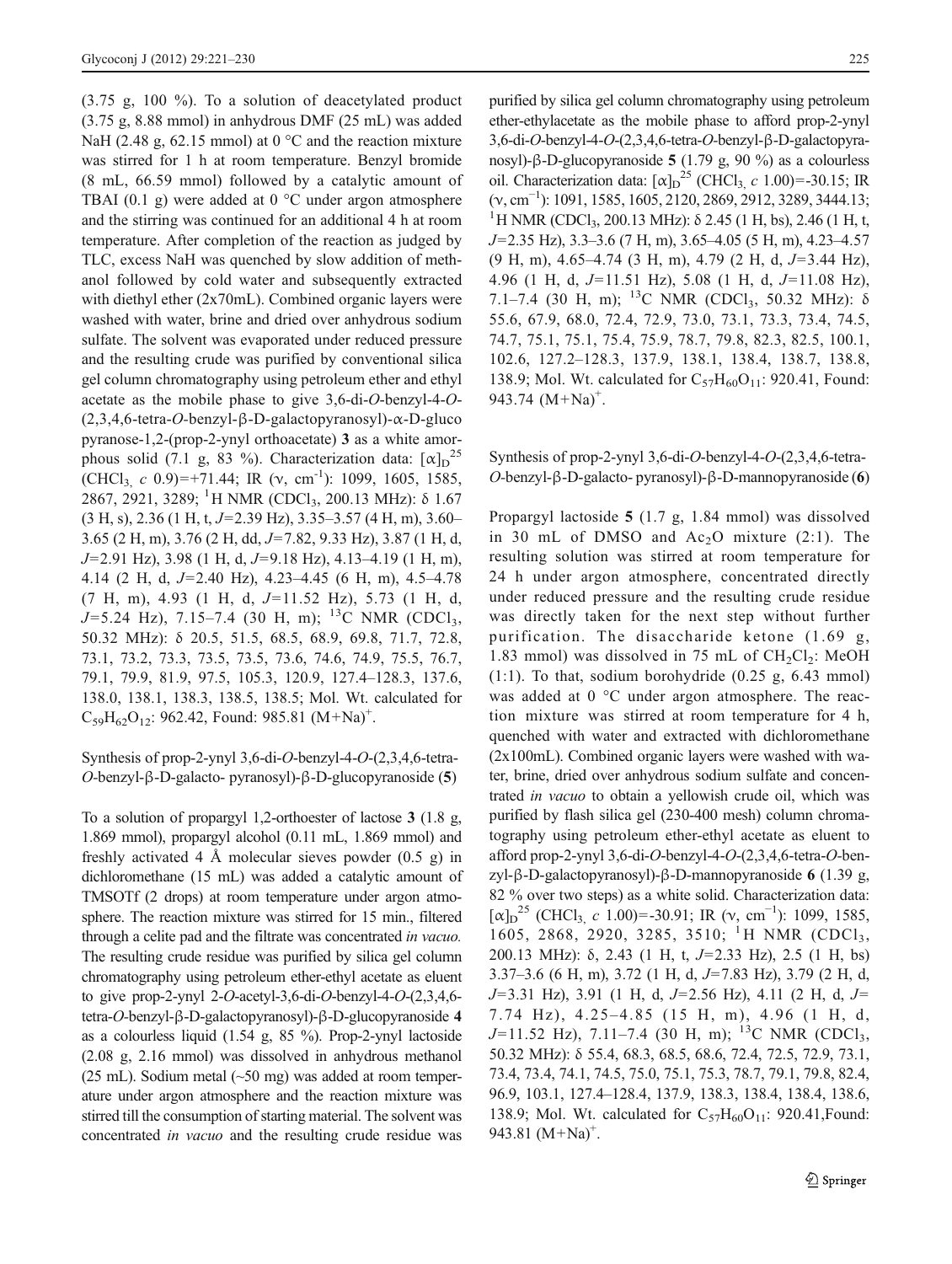Synthesis of 3,4,6-tri-O-benzyl-β-D-mannopyranose-1,2- (prop-2-ynyl orthoacetate) (7)

Preparative protocol is same as delineated above for compounds 2 and 3. Characterization data:  $[\alpha]_D^2$ <sup>5</sup> (CHCl<sub>3, *c*</sub>  $(1.00)=+28.54$ ; IR (v, cm<sup>-1</sup>): 1588, 1605, 2126, 2869, 2923, 3284; <sup>1</sup>H NMR (CDCl<sub>3</sub>, 200.13 MHz): δ 1.77 (3 H, s), 2.41 (1 H, t,  $J=2.42$  Hz), 3.43 (1 H, ddd,  $J=2.61$ , 4.1, 9.25 Hz), 3.71 (1 H, d,  $J=2.72$  Hz), 3.73 (2 H, dd,  $J=4.0$ , 6.8 Hz), 3.91 (1 H, t,  $J=9.23$  Hz), 4.18 (2 H, d,  $J=2.39$  Hz), 4.44 (1 H, dd,  $J=2.66$ , 3.91 Hz), 4.57 (2 H, d,  $J=3.26$  Hz), 4.59 (1 H,d,  $J=11.47$  Hz), 4.79 (2 H, s), 4.88 (1 H, d,  $J=10.74$  Hz), 5.37 (1 H, d,  $J=2.61$  Hz), 7.19–7.45 (15 H, m); <sup>13</sup>C NMR (CDCl<sub>3</sub>, 50.32 MHz):  $\delta$  24.6, 50.6, 68.9, 72.3, 73.3, 73.4, 74.0, 74.2, 75.2, 76.9, 78.8, 79.8, 97.6, 123.7, 127.5–128.5, 137.7, 138.1, 138.1; Mol. Wt. calculated for C<sub>32</sub>H<sub>34</sub>O<sub>7</sub>: 530.23, Found: 553.47 (M+Na)<sup>+</sup>.

Synthesis of prop-2-ynyl 2-O-(2-O-acetyl-3,4,6-tri-O-benzylα-D-mannopyranosyl)-3,6-di-O-benzyl-4-O-(2,3,4,6-tetra-Obenzyl-β-D-galactopyranosyl)-β-D-mannopyranoside (8)

To a solution of mannose 1,2-orthoester 7 (0.1 g, 0.188 mmol) and disaccharide acceptor 6 (0.173 g, 0.188 mmol) in anhydrous dichloromethane (5 mL) was added freshly activated 4 Å molecular sieves powder (50 mg) followed by solid AuBr<sub>3</sub> (16 mg, 0.038 mmol) at room temperature under argon atmosphere. The reaction mixture was stirred for 1 h at room temperature. After completion of the reaction as judged by TLC, the reaction mixture was filtered through a celite pad and the filtrate was concentrated in vacuo. The resulting crude residue was purified by flash silica gel column chromatography using petroleum ether-ethyl acetate as eluent to obtain propargyl trisaccharide 8 (125 mg, 48 %) as a thick syrup. Characterization data:  $[\alpha]_D^{25}$  (CHCl<sub>3, c</sub> 0.9)=-15.57; IR ( $\nu$ , cm<sup>-1</sup>): 1100, 1588, 1605, 1746, 2867, 2928, 3297; <sup>1</sup>H NMR (CDCl<sub>3</sub>, 500.13 MHz):  $\delta$  2.03 (3 H, s), 2.35(1 H, t, J=2.33 Hz), 3.38  $(2 \text{ H}, \text{ ddd}, J=4.9, 8.49, 19.73 \text{ Hz}), 3.44 (1 \text{ H}, \text{ dd},$  $J=2.82$ , 9.78 Hz), 3.46-3.51 (1 H, m), 3.51 (1 H, t,  $J=8.49$  Hz), 3.57 (1 H, dd,  $J=2.83$ , 8.78 Hz), 3.66 (1 H, dd,  $J=1.67$ , 10.76 Hz), 3.70 (1 H, dd,  $J=7.77$ , 9.57 Hz),  $3.77$  (1 H, dd,  $J=5.44$ , 10.99 Hz),  $3.79-3.90$  (4 H, m), 4.02  $(1 \text{ H}, \text{ dd}, J=3.33, 9.58 \text{ Hz})$ , 4.14  $(1 \text{ H}, \text{ t}, J=8.94 \text{ Hz})$ , 4.2  $(1 \text{ H}, \text{ d}, J=2.65 \text{ Hz})$ , 4.21 (1 H, d,  $J=11.74 \text{ Hz}$ ), 4.29–4.35  $(5 H, m)$ , 4.38 (1 H, d, J=12.02 Hz), 4.41 (1 H, d, J= 5.59 Hz), 4.44 (1 H, d,  $J=7.10$  Hz), 4.5 (1 H, t,  $J=11.54$  Hz), 4.52 (1 H, d,  $J=6.81$  Hz), 4.54 (1 H, d,  $J=2.35$  Hz),  $4.59-4.68$  (5 H, m),  $4.71$  (2 H, d,  $J=11.57$  Hz), 4.79 (2 H, dd,  $J=4.15$ , 10.97 Hz), 4.86  $(1 \text{ H}, \text{ d}, J=11.56 \text{ Hz})$ , 4.93  $(1 \text{ H}, \text{ d}, J=12.13 \text{ Hz})$ , 5.16  $(1 \text{ H}, \text{ d}, J=1.14 \text{ Hz})$ , 5.61 (1 H, dd,  $J=1.71$ , 3.28 Hz), 7.10–7.35 (45 H, m); <sup>13</sup>C NMR (CDCl<sub>3</sub>, 125.76 MHz):  $\delta$  21.1, 55.4, 67.9, 68.5, 68.7, 68.9, 70.9, 71.9, 72.1, 72.4, 72.6, 73.0, 73.0, 73.1, 73.2, 73.3, 74.3, 74.4, 74.8, 74.8, 74.9, 75.1, 75.7, 78.6, 78.9, 79.8, 80.0, 82.6, 97.0, 98.9, 103.1, 126.5–128.3, 138.0, 138.3, 138.4, 138.4, 138.5, 138,7, 138.7, 138.8, 138.9, 169.8; Mol. Wt. calculated for  $C_{86}H_{90}O_{17}$ : 1394.62, Found: 1418.26 (M+Na)<sup>+</sup>.

Synthesis of 3,4,6-tri-O-benzyl-β-D-mannopyranose-1,2- (prop-2-ynyl orthobenzoate) (9)

To a solution of 3,4,6-tri-O-benzoyl-β-D-mannopyranose-1,2-(prop-2-ynyl orthobenzoate) (2.5 g, 3.94 mmol) in anhydrous THF (20 mL) was added a solution of sodium methoxide in methanol at room temperature under argon atmosphere. The resulting solution was stirred for 1 h at room temperature and concentrated in vacuo to obtain a yellowish crude oil which was purified by flash silica gel (230-400 mesh) column chromatography using dichloromethane followed by a mixture of ethyl acetate and acetone solvent to get the triol of mannose 1,2-orthobenzoate  $(1.17 \text{ g}, 92 \text{ %})$  as a viscous liquid. The triol prepared vide supra was dissolved in anhydrous DMSO (10 mL). Powdered KOH (1.83 g, 32.59 mmol) followed by benzyl chloride (2.5 mL, 21.72 mmol) were added at room temperature under argon atmosphere. The reaction mixture was stirred for 4 h, quenched with water and extracted with diethyl ether  $(2 \times 50$  mL). Combined organic layers were washed with water, brine, dried over anhydrous sodium sulfate and concentrated in vacuo to obtain a dark yellow oil, which was purified by silica gel column chromatography using petroleum ether-ethyl acetate as the mobile phase to give 3,4,6 tri-O-benzyl-β-D-mannopyranose-1,2-(prop-2-ynyl orthobenzoate) 9 (1.89 g, 88 %) as a colourless viscous liquid. Characterization data:  $[\alpha]_{D}^{25}$  (CHCl<sub>3, c</sub> 1.2)=-36.43; IR  $(v, cm^{-1})$ : 1100, 1588, 1605, 2869, 2925, 3287; <sup>1</sup>H (CDCl<sub>3</sub>, 200.13 MHz):  $\delta$  2.4 (1 H, t, J=2.42 Hz), 3.46–3.6 (2 H, m), 3.67 (1 H, dd,  $J=4.91$ , 10.74 Hz), 3.9 (1 H, d,  $J=3.83$  Hz), 3.91 (1 H, ABq,  $J=9.17$  Hz), 4.09 (2 H, d,  $J=2.44$  Hz), 4.42  $(2 \text{ H, s}), 4.62 \text{ (1 H, d, } J=10.81 \text{ Hz}), 4.75-4.94 \text{ (4 H, m)},$ 5.53 (1 H, d,  $J=3.04$  Hz), 7.2–7.45 (18 H, m), 7.65–7.75 (2 H, m); <sup>13</sup>C NMR (CDCl<sub>3</sub>, 50.32 MHz):  $\delta$  52.3, 69.1, 71.9, 73.2, 73.7, 74.2, 75.0, 75.2, 76.0, 78.1, 79.7, 98.0, 122.2, 126.8–129.4, 135.6, 137.7, 138.2, 138.3; Mol. Wt. calculated for C<sub>37</sub>H<sub>36</sub>O<sub>7</sub>: 592.25, Found: 615.60 (M+Na)<sup>+</sup>.

Synthesis of prop-2-ynyl 2-O-(2-O-benzoyl-3,4,6-tri-Obenzyl-α-D-mannopyranosyl)-3,6-di-O-benzyl-4-O- (2,3,4,6-tetra-O-benzyl-β-D-galactopyranosyl)-β-Dmannopyranoside (10)

To a solution of propargyl 1,2-orthoester of mannose 9 (100 mg, 0.169 mmol) and disaccharide acceptor 6 (0.156 g, 0.169 mmol) in anhydrous dichloromethane (7 mL) was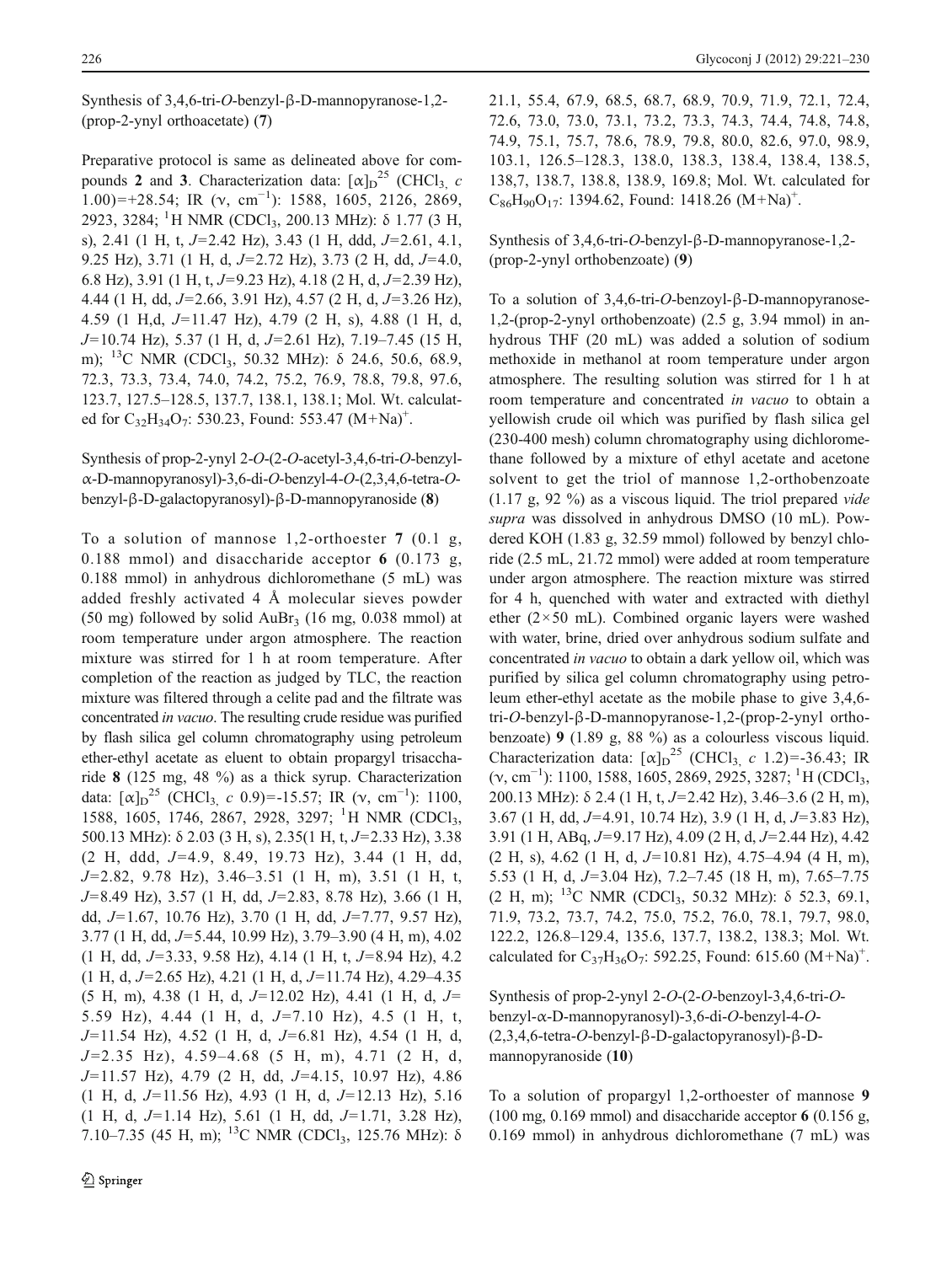added freshly activated 4 Å molecular sieves powder (100 mg) followed by solid AuBr<sub>3</sub> (15 mg, 0.034 mmol) at room temperature under argon atmosphere. The reaction mixture was stirred for 12 h at same temperature, filtered through a celite pad and the filtrate was concentrated in vacuo to obtain a gummy residue, which was purified by flash silica gel column chromatography (230-400 mesh) using petroleum ether-ethyl acetate as eluent to afford propargyl trisaccharide 10 (0.113 g, 46 %) as a colourless viscous liquid. Characterization data:  $[\alpha]_{D}^{25}$  (CHCl<sub>3, c</sub> 1.00)=-53.83; IR (v, cm<sup>-1</sup>): 1070, 1269, 1585, 1602, 1724, 2867, 2923, 3301; <sup>1</sup>H NMR (CDCl<sub>3</sub>, 500.13 MHz):  $\delta$  2.36 (1 H, t, J=2.46 Hz), 3.4 (1 H, dd,  $J=3.44$ , 8.56 Hz), 3.43–3.55 (4 H, m), 3.58 (1 H, m), 3.69– 3.95 (6 H, m), 4.07 (1 H, td,  $J=3.5$ , 9.59 Hz), 4.14–4.22 (3 H, m), 4.24 (1 H, dd,  $J=3.59$ , 11.68 Hz), 4.31–4.37 (3 H, m), 4.38 (2 H, t,  $J=3.98$  Hz), 4.41 (1 H, d,  $J=3.24$  Hz), 4.46–4.82  $(14 \text{ H}, \text{m})$ , 4.85 (1 H, dd, J=3.39, 11.56 Hz), 4.94 (1 H, dd,  $J=3.4$ , 12.17 Hz), 5.32 (1 H, s), 5.82–5.85 (1 H, m), 6.98– 7.54 (48 H, m), 8.0–8.07 (2 H, m); <sup>13</sup>C NMR (CDCl<sub>3</sub>, 125.76 MHz): δ 55.4, 67.9, 68.9, 69.0, 69.1, 71.4, 71.6, 72.4, 72.5, 72.6, 73.1, 73.2, 73.2, 73.3, 73.7, 74.4, 74.5, 74.8, 74.9, 75.0, 75.2, 75.8, 78.6, 78.9, 79.7, 79.9, 82.5, 97.0, 98.8, 103.1, 126.7–129.9, 132.7, 138.1, 138.3, 138.4, 138.5, 138.6, 138.7, 138.7, 138.8, 138.9, 165.1; Mol. Wt. calculated for  $C_{91}H_{92}O_{17}$ : 1456.63, Found: 1480.37  $(M+Na)^+$ .

Synthesis of prop-2-ynyl  $2-O-(3,4,6-tri-O-benzyl-\alpha-D$ mannopyranosyl)-3,6-di-O-benzyl-4-O-(2,3,4,6-tetra-Obenzyl-β-D-galactopyranosyl)-β-D-mannopyranoside (11)

Preparative procedure is same as described in the preparation of compound 5, which provided trisaccharide acceptor 11 as a colourless viscous liquid. Characterization data:  $[\alpha]_{\text{D}}^{25}$  (CH<sub>3</sub>OH, c 1.00)=+1.72; IR (v, cm<sup>-1</sup>): 1099, 1585, 1603, 2867, 2917, 3296, 3447; <sup>1</sup>H NMR (CDCl<sub>3</sub>, 500.13 MHz):  $\delta$  2.25 (1 H, bs), 2.34 (1 H, t, J=2.37 Hz),  $3.37-3.44$  (3 H, m),  $3.44$  (1 H, dd,  $J=2.9$ ,  $9.92$  Hz),  $3.50 3.57$  (2 H, m),  $3.67$  (1 H, dd,  $J=1.8$ , 10.78 Hz),  $3.71-3.79$  $(2 H, m)$ , 3.78 (1 H, dd, J=3.85, 10.74 Hz), 3.84 (1 H, dd, J=4.95, 11.37 Hz), 3.86-3. 91 (3 H, m), 4.05 (1 H, s), 4.15  $(1 \text{ H}, \text{ t}, \text{ J}=8.91 \text{ Hz})$ , 4.21 (1 H, d,  $\text{ J}=2.76 \text{ Hz}$ ), 4.25 (1 H, d,  $J=11.8$  Hz), 4.30 (2 H, t,  $J=2.74$  Hz), 4.38 (2 H, d,  $J=11.92$  Hz), 4.43 (2 H, d,  $J=2.54$  Hz), 4.46 (1 H, d,  $J=5.18$  Hz), 4.48 (1 H, d,  $J=6.67$  Hz), 4.51 (1 H, d,  $J=7.62$  Hz), 4.54 (1 H, d,  $J=11.54$  Hz), 4.59 (1 H, d,  $J=12.05$  Hz), 4.61-4.72 (5 H, m), 4.7 (1 H, d,  $J=3.90$  Hz), 4.76 (1 H, d,  $J=10.6$  Hz), 4.76 (2 H, ABq,  $J=11.03$  Hz), 4.85 (1 H, d,  $J=12.05$  Hz), 4.93 (1 H, d,  $J=11.37$  Hz), 5.27 (1 H, d,  $J=1.22$  Hz), 7.10–7.38 (45 H, m); <sup>13</sup>C NMR (CDCl<sub>3</sub>, 125.76 MHz): δ 55.3, 68.5, 68.6, 68.7, 68.8, 70.7, 71.8, 72.6, 72.8, 73.1, 73.2, 73.3, 73.3, 73.4, 73.6, 74.3, 74.4, 74.5, 74.8, 74.9, 75.2, 75.9, 78.9, 79.9, 79.9, 80.1, 82.5, 97.2, 100.1, 102.9, 127.2–128.5, 138.0, 138.2, 138.4, 138.5, 138.5, 138.7, 138.7, 138.7, 138.8; Mol. Wt. calculated for  $C_{84}H_{88}O_{16}$ : 1352.61, Found:  $1376.39 (M+Na)^+$ .

Synthesis of prop-2-ynyl 2-O-(2-O-(2-O-acetyl-3,4,6-tri-Obenzyl-α-D-mannopyranosyl)-3,4,6-tri-O-benzyl-α-D-man nopyranosyl)-3,6-di-O-benzyl-4-O-(2,3,4,6-tetra-O-benzylβ-D-galactopyranosyl)-β-D-mannopyranoside (12)

To a solution of mannose 1,2-orthoester 7 (78 mg, 0.148 mmol), trisaccharide acceptor 11 (0.2 g, 0.148 mmol) and freshly activated 4 Å molecular sieves powder (100 mg) in anhydrous dichloromethane (5 mL) was added solid AuBr3 (13 mg, 0.03 mmol) at room temperature under argon atmosphere. The reaction mixture was stirred at room temperature for 2 h. After completion of the reaction as judged by TLC, the reaction mixture was filtered through a celite pad and the filtrate was concentrated in vacuo. The resulting crude was purified by flash silica gel column chromatography using petroleum ether-ethyl acetate as eluent to obtain propargyl tetrasaccharide 12 (94 mg, 35 %) as a colourless viscous liquid. Characterization data:  $[\alpha]_D^{25}$  (CHCl<sub>3, *c*</sub> 0.9)=-15.20; IR  $(v, cm^{-1})$ : 1096, 1585, 1605, 1742, 2866, 2917, 3285; <sup>1</sup>H NMR (CDCl<sub>3</sub>, 400.13 MHz): δ 2.06 (3 H, s), 2.34 (1 H, t,  $J=2.27$  Hz), 3.32–3.45 (5 H, m), 3.48 (1 H, d,  $J=10.4$  Hz), 3.53–3.63 (2 H, m), 3.68 (1 H, dd,  $J=1.29$ , 11.34 Hz), 3.73 (2 H, dd,  $J=7.65$ , 9.63 Hz), 3.76–3.83 (3 H, m), 3.85 (1 H, d, =  $J$  9.54 Hz), 3.87–3.92 (2 H, m), 3.94  $(1 \text{ H}, \text{ d}, J=2.5 \text{ Hz})$ , 3.98 (1 H, dd,  $J=3.18$ , 9.03 Hz), 4.01  $(1 H, d, J=2.07 Hz)$ , 4.04  $(1 H, t, J=2.14 Hz)$ , 4.08  $(1 H, t, J=2.14 Hz)$  $J=8.71$  Hz), 4.21 (2 H, ABq,  $J=11.56$  Hz), 4.25 (1 H, d,  $J=1.23$  Hz), 4.26 (1 H, d,  $J=11.1$  Hz), 4.30 (2 H, t,  $J=2.90$  Hz), 4.36 (1 H, d,  $J=10.75$  Hz), 4.4 (2 H, dd,  $J=2.28$ , 11.81 Hz), 4.41 (1 H, d,  $J=10.88$  Hz), 4.45–4.72  $(14 \text{ H}, \text{m})$ , 4.74  $(2 \text{ H}, \text{ d}, J=5.23 \text{ Hz})$ , 4.8  $(2 \text{ H}, \text{ d}, J=2.81,$ 10.85 Hz), 4.91 (1 H, d,  $J=1.46$  Hz), 4.93 (1 H, d,  $J=11.55$  Hz), 5.19 (1 H, s), 5.5 (1 H, dd,  $J=0.99$ , 1.78 Hz), 7.07–7.38 (60 H, m); <sup>13</sup>C NMR (CDCl<sub>3</sub>, 100.61 MHz): δ 21.1, 55.2, 68.1, 68.8, 68.8, 69.0, 69.2, 71.6, 71.7, 71.8, 71.9, 72.4, 72.6, 72.6, 73.1, 73.1, 73.2, 73.3, 74.1, 74.3, 73.3, 74.5, 74.6, 74.7, 74.8, 74.9, 74.9, 75.2, 75.5, 75.7, 78.2, 79.1, 79.5, 79.5, 79.9, 82.5, 97.1, 99.3, 100.0, 102.6, 127.0–128.4, 137.9, 138.1, 138.4, 138.4, 138.5, 138.6, 138.7, 138.7, 138.7, 138.8, 138.9, 139.0, 170.0; Mol. Wt. calculated for  $C_{113}H_{118}O_{22}$ : 1826.81, Found:  $1849.79 (M+Na)^+$  [MALDI-TOF].

Synthesis of S-acetyl-11-azido-thioundecane (13)

A solution of 10-undecen-1-ol (1 g, 5.87 mmol) in anhydrous dioxane (5 mL) was purged with argon balloon. To that was added excess of thioacetic acid (6.1 mL,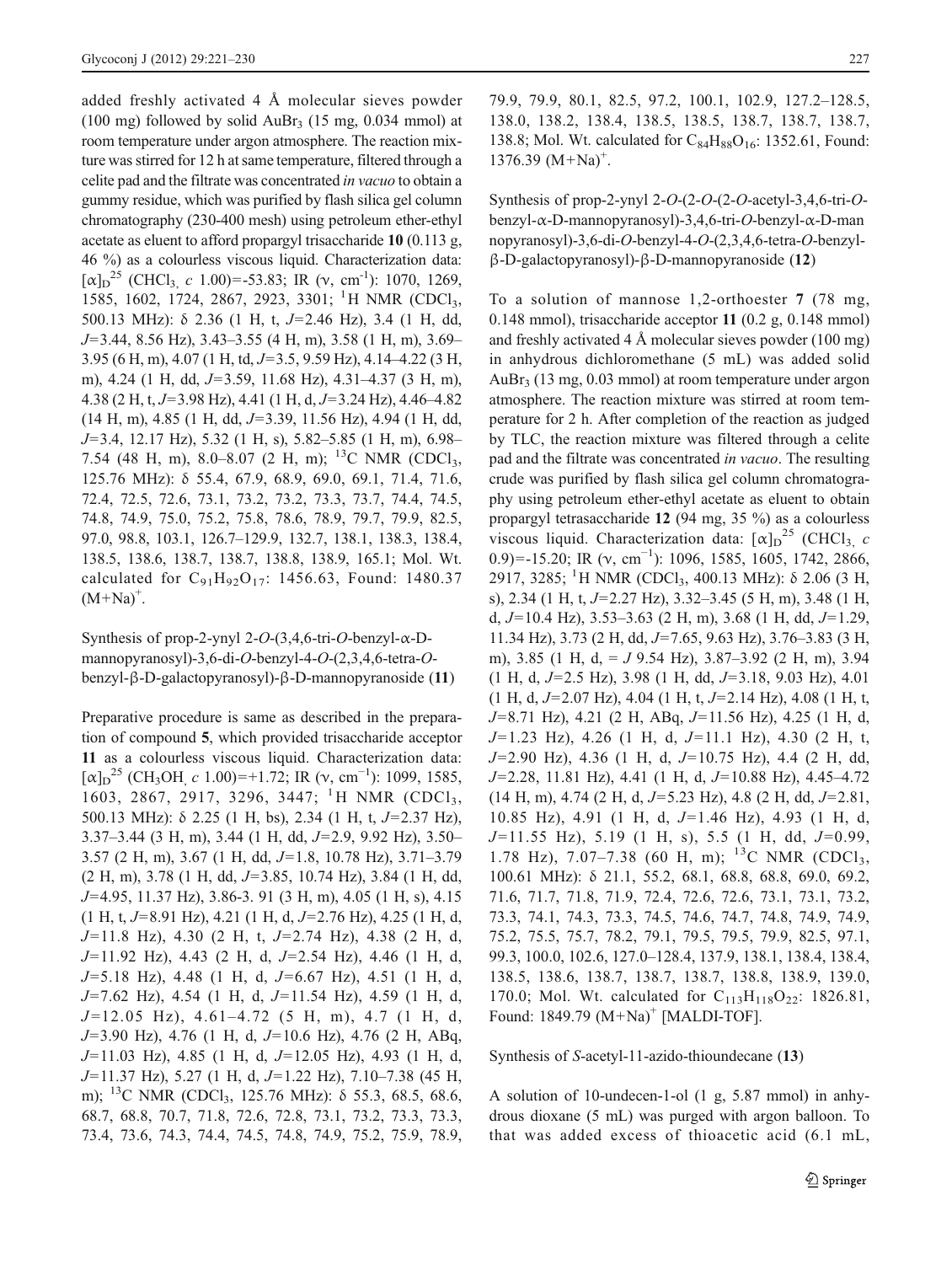<span id="page-7-0"></span>117.4 mmol) followed by AIBN (50 mg) at room temperature. The reaction mixture was purged once again with argon balloon, stirred at 75 °C for 24 h under argon atmosphere, concentrated *in vacuo* and the resulting crude was purified by silica gel column chromatography using petroleum ether-ethylacetate as eluent to afford 11-thioacetylundecan-1-ol  $(0.37 \text{ g}, 26 \text{ %})$  as a dark liquid that was redissolved in anhydrous dichloromethane (15 mL). To that was added carbon tetrabromide (1.0 g, 3.00 mmol) followed by a dropwise solution of triphenylphosphine (0.79 g, 3.00 mmol) in dichloromethane (5 mL) at 0 °C under argon atmosphere. The reaction mixture was stirred for 1 h at room temperature, quenched with water and extracted with dichloromethane (2x20mL). Combined organic layers were washed with water, dried over anhydrous sodium sulfate and concentrated in vacuo. The resulting crude residue was purified by silica gel column chromatography using petroleum ether-ethyl acetate as the mobile phase to obtain 11 thioacetyl-undecylbromide (0.38 g, 83 %) as dark oil. To a solution of 11-thioacetyl-undecylbromide (0.36 g, 1.16 mmol) in anhydrous DMF (5 mL) was added carefully NaN<sub>3</sub> (0.38 g, 5.82 mmol) at room temperature under argon atmosphere. The reaction mixture was stirred for 20 h at same temperature, quenched with water and extracted with diethyl ether (2x20mL). Combined organic layers were washed with water, dried over anhydrous sodium sulfate and concentrated in vacuo. The resulting crude was purified by silica gel column chromatography using petroleum ether and ethyl acetate as the mobile phase to give S-acetyl-11 azido-thioundecane 13 (0.28 g, 90 %) as a brown coloured liquid. Characterization data: IR ( $v$ , cm<sup>-1</sup>): 1693, 2096, 2855, 2928; <sup>1</sup>H NMR (CDCl<sub>3</sub>, 200.13 MHz): δ 1.20–1.43  $(14 \text{ H}, \text{m})$ , 1.56 (4 H, quintet, J=7.1 Hz), 2.32 (3 H, s), 2.86 (2 H, t, J=7.37 Hz), 3.26 (2 H, t, J=6.89 Hz); <sup>13</sup>C NMR (CDCl3, 50.32 MHz): δ 26.6, 28.7, 28.8, 29.0, 29.1, 29.1, 29.3, 29.3, 29.3, 29.4, 30.6, 51.4, 196.0; Mol. Wt. calculated for C<sub>13</sub>H<sub>25</sub>N<sub>3</sub>OS: 271.17, Found: 294.28  $(M+Na)^+$ .

Synthesis of a triazole 'clicked' glycolipid (14)

To a solution of propargyl tetrasaccharide 12 (0.3 g, 0.16 mmol), S-acetyl-11-azido-thioundecane 13 (45 mg, 0.16 mmol) and DIPEA ( $57\mu$ L, 0.33 mmol) in CH<sub>3</sub>CN (5 mL) was added CuI (33 mg, 0.17 mmol) at room temperature. The reaction mixture was stirred for 1 h at room temperature, quenched with a saturated solution of ammonium chloride and extracted with ethyl acetate  $(2 \times 20 \text{ mL})$ . Combined organic layers were washed with water, dried over anhydrous  $Na<sub>2</sub>SO<sub>4</sub>$  and the solvent was concentrated in vacuo. The resulting crude residue was purified by silica gel column chromatography using petroleum ether and ethyl acetate as the mobile phase to afford a 1,2,3-triazole 'clicked' glycolipid 14 (0.29 g, 85 %) as a colourless viscous oil.

Characterization data:  $[\alpha]_D^{25}$  (CHCl<sub>3, c</sub> 1.10)=-(2-6); IR (v, cm<sup>-1</sup>): 1098, 1688, 1740, 2856, 2926; <sup>1</sup>H NMR (CDCl<sub>3</sub>, 400.13 MHz): δ 1.05–1.35 (14 H, m), 1.51–1.63 (4 H, m), 2.05 (3 H, s), 2.31 (3 H, s), 2.85 (2 H, t,  $J=7.34$  Hz), 3.33– 3.43 (4 H, m), 3.45 (3 H, d,  $J=10.74$  Hz), 3.54 (2 H, dd,  $J=3.26$ , 11.12 Hz), 3.60 (1 H, t,  $J=7.8$  Hz), 3.7–3.8 (1 H, m),  $3.74$  (1 H, ABq, J=7.66 Hz),  $3.81-3.92$  (7 H, m),  $3.94$  (1 H, t,  $J=3.02$  Hz), 3.99 (1 H, dd,  $J=2.53$ , 9.53 Hz), 4.03 (1 H, d,  $J=2.09$  Hz), 4.05 (1 H, t,  $J=1.88$  Hz), 4.1 (1 H, t,  $J=8.84$  Hz), 4.22 (2 H, d,  $J=11.86$  Hz), 4.23 (2 H, ABq,  $J=11.63$  Hz), 4.30–4.57 (12 H, m), 4.60–4.82 (11 H, m), 4.91 (2 H, dd,  $J=1.89, 3.72$  Hz), 4.94 (1 H, d,  $J=5.25$  Hz), 5.23 (1 H, s), 5.49  $(1 \text{ H}, \text{dd}, \text{J}=0.93, 1.88 \text{ Hz}), 7.02-7.32 \text{ (60 H, m)}, 7.45 \text{ (1 H, s)}$ ; <sup>13</sup>C NMR (CDCl<sub>3</sub>, 100.61 MHz): δ 21.1, 26.4, 28.8, 29.0, 29.1, 29.1, 29.4, 29.4, 29.4, 29.5, 30.2, 30.6, 49.9, 62.5, 68.2, 68.8, 68.9, 69.0, 69.1, 71.5, 71.7, 71.8, 71.8, 72.5, 72.5, 72.6, 73.1, 73.1, 73.2, 73.3, 73.3, 73.8, 74.2, 74.4, 74.6, 74.8, 74.9, 75.1, 75.2, 75.2, 75.6, 78.2, 79.8, 79.9, 80.0, 82.6, 98.8, 99.3, 99.6, 102.7, 122.9, 127.0–128.3, 137.9, 138.1, 138.4, 138.4, 138.5, 138.5, 138.6, 138.7, 138.7, 138.8, 138.8, 138.9, 144.4, 170.0, 196.1; Mol. Wt. calculated for  $C_{126}H_{143}N_3O_{23}S$ : 2097.98, Found: 2120.96 (M+Na)<sup>+</sup> [MALDI-TOF].

Acknowledgements S.H. thanks Department of Science & Technology, New Delhi for SwarnaJayanti Fellowship. G.S.K thanks Council of Science & Industrial Research, New Delhi for research fellowship. Authors thank National Chemical Laboratory, Pune for infrastructural support during initial stages of this work.

## References

- 1. Herwaldt, B.L.: Leishmaniasis. Lancet 354, 1191–1199 (1999)
- 2. <http://www.who.int/topics/leishmaniasis/en/>
- 3. Sacks, D.L.: Metacyclogenesis in Leishmania promastigotes. Exp. Parasitol. 69, 100–103 (1989)
- 4. McNeely, T.B., Tolson, D.L., Pearson, T.W., Turco, S.J.: Characterization of Leishmania donovani variant clones using antilipophosphoglycan monoclonal antibodies. Glycobiology 1, 63– 69 (1990)
- 5. Beverley, S.M., Turco, S.J.: Lipophosphoglycan (LPG) and the identification of virulence genes in the protozoan parasite Leishmania. Trends Microbiol. 6, 35–40 (1998)
- 6. Turco, S.J., Descoteaux, A.: The Lipophosphoglycan of Leishmania Parasites. Annu. Rev. Microbiol. 46, 65–92 (1992)
- 7. Ferguson, M.A.J., Homans, S.W., Dwek, R.A., Rademacher, T.W.: Glycosyl-phosphatidylinositol moiety that anchors Trypanosoma brucei variant surface glycoprotein to the membrane. Science 239, 753–759 (1988)
- 8. Homans, S.W., Ferguson, M.A.J., Dwek, R.A., Rademacher, T.W., Anand, R., Williams, A.F.: Complete structure of the glycosyl phosphatidylinositol membrane anchor of rat brain Thy-1 glycoprotein. Nature 333, 269–272 (1988)
- 9. Ferguson, M.A.J., Williams, A.F.: Cell-surface anchoring of proteins via glycosyl-phosphatidylinositol structures. Annu. Rev. Biochem. 57, 285–320 (1988)
- 10. Low, M.G.: Biochim. Biophys. Acta 988, 427–454 (1989)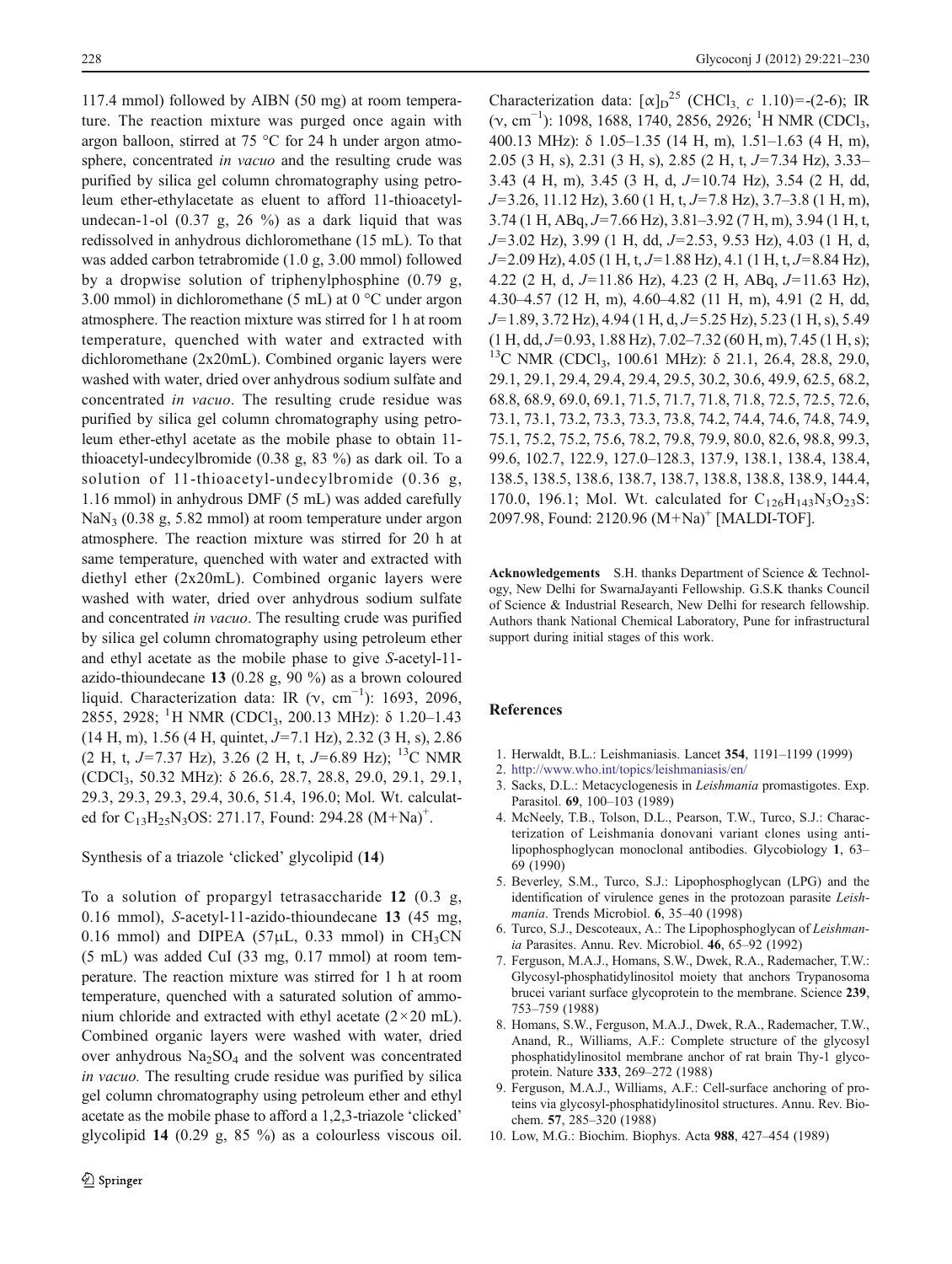- <span id="page-8-0"></span>11. Thomas, J.R., Dwek, R.A., Rademacher, T.W.: Structure, biosynthesis, and function of glycosylphosphatidylinositols. Biochemistry 29, 5413–5422 (1990)
- 12. Cross, G.A.M.: Glycolipid anchoring of plasma membrane proteins. Annu. Rev. Cell. Bio. 6, 1–39 (1990)
- 13. McConville, M.J.: Glycosylated-phosphatidylinositols as virulence factors in Leishmania. Cell Bio. Intl. Rep. 15, 779–798 (1991)
- 14. McConville, M.J., Ferguson, M.A.J.: The structure, biosynthesis and function of glycosylated phosphatidylinositols in the parasitic protozoa and higher eukaryotes. Biochem. J. 294, 305–324 (1993)
- 15. Englund, P.T.: The structure and biosynthesis of glycosyl phosphatidylinositol protein anchors. Annu. Rev. Biochem. 62, 121–138 (1993)
- 16. Saltiel, A.R., Fox, J.A., Sherline, P., Cuatrecasas, P.: Insulinstimulated hydrolysis of a novel glycolipid generates modulators of cAMP phosphodiesterase. Science 233, 967–972 (1986)
- 17. Tolsen, D.J., Turco, S.J., Beecroft, R.P., Pearson, T.W.: The immunochemical structure and surface arrangement of Leishmania donovani lipophosphoglycan determined using monoclonal antibodies. Mol. Biochem. Parasitol. 35, 109–118 (1989)
- 18. Chan, B.L., Chao, M.V., Saltiel, A.R.: Nerve growth factor stimulates the hydrolysis of glycosylphosphatidylinositol in PC-12 cells: a mechanism of protein kinase C regulation. Proc. Natl. Acad. Sci. U.S.A. 86, 1756–1760 (1989)
- 19. Eardley, D.D., Koshland, M.E.: Glycosylphosphatidylinositol: a candidate system for interleukin-2 signal transduction. Science 251, 78–81 (1991)
- 20. Pimento, P.F.P., Saraiva, E.M.B., Sacks, D.L.: The comparative fine structure and surface glycoconjugate expression of three life stages of Leishmania major. Exp. Parasitol. 72, 191–204 (1991)
- 21. Nikolaev, A.V., Rutherford, T.J., Ferguson, M.A.J., Brimacombe, J.S.: The chemical synthesis of Leishmania donovani phosphoglycan fragments. Bioorg. Med. Chem. Lett. 4, 785–788 (1994)
- 22. Nikolaev, A.V., Chudek, J.A., Ferguson, M.A.: The chemical synthesis of Leishmania donovani phosphoglycan via polycondensation of a glycobiosyl hydrogenphosphonate monomer. Carbohydr. Res. 272, 179–189 (1995)
- 23. Arasappan, A., FraserReid, B.: n-Pentenyl glycoside methodology in the stereoselective construction of the tetrasaccharyl cap portion of Leishmania lipophosphoglycan. J. Org. Chem. 61, 2401–2406 (1996)
- 24. Nikolaev, A.V., Watt, G.M., Ferguson, M.A.J., Brimacombe, J.S.: Parasite glycoconjugates. Part  $6<sup>1</sup>$  Chemical synthesis of phosphorylated penta- and hepta-saccharide fragments of Leishmania major antigenic lipophosphoglycan. J. Chem. Soc., Perkin Trans 1, 969– 980 (1997)
- 25. Higson, A.P., Tsvetkov, Y.E., Ferguson, M.A.J., Nikolaev, A.V.: The synthesis of Leishmania major phosphoglycan fragments. Tetrahedron Lett. 40, 9281–9284 (1999)
- 26. Ruda, K., Lindberg, J., Garegg, P.J., Oscarson, S., Konradsson, P.: Synthesis of the Leishmania LPG Core Heptasaccharyl myo-Inositol. J. Am. Chem. Soc 122, 11067–11072 (2000)
- 27. Upreti, M., Ruhela, D., Vishwakarma, R.A.: Synthesis of the tetrasaccharide cap domain of the antigenic lipophosphoglycan of Leishmania donovani parasite. Tetrahedron 56, 6577–6584 (2000)
- 28. Hewitt, M.C., Seeberger, P.H.: Solution and solid-support synthesis of a potential Leishmaniasis carbohydrate vaccine. J. Org. Chem. 66, 4233–4243 (2001)
- 29. Hewitt, M.C., Seeberger, P.H.: Automated solid-phase synthesiso f a branched Leishmania cap tetrasaccharide. Org Lett. 3, 3699– 3702 (2001)
- 30. Yashunsky, D.V., Higson, A.P., Ross, A.J., Nikolaev, A.V.: An efficient and stereoselective synthesis of  $\beta$ -D-Arap-(1→2)- $\beta$ -D-Galp- $(1\rightarrow 3)$ -β-D-Galp- $(1\rightarrow 4)$ -α-D-Manp, a tetrasaccharide fragment of Leishmania majorlipophosphoglycan. Carbohydr. Res. 336, 243–248 (2001)
- 31. Ruhela, D., Vishwakarma, R.A.: Efficient synthesis of the antigenic phosphoglycans of the Leishmaniaparasite. Chem. Commun. 2024–2025 (2001)
- 32. Gandolfi-Donadio, L., Gallo-Rodriguez, C., de Lederkremer, R.M.: Synthesis of  $\alpha$ -D-Galp-(1→3)-β-D-Galf-(1→3)-D-man, a terminal trisaccharide of Leishmania type-2 glycoinositolphospholipids. J. Org. Chem. 67, 4430–4435 (2002)
- 33. Ruhela, D., Vishwakarma, R.A.: A facile and novel route to the antigenic branched phosphoglycan of the protozoan Leishmania major parasite. Tetrahedron Lett. 45, 2589–2592 (2004)
- 34. Higson, A.P., Ross, A.J., Tsvetkov, Y.E., Routier, F.H., Sizova, O.V., Ferguson, M.A.V., Nikolaev, M.A.V.: Synthetic fragments of antigenic lipophosphoglycans from Leishmania major and Leishmania mexicana and their use for characterisation of the Leishmania elongating α-D-mannopyranosylphosphate transferase. Chem. Eur. J. 11, 2019–2030 (2005)
- 35. Liu, X.Y., Siegrist, S., Amacker, M., Zurbriggen, R., Pluschke, G., Seeberger, P.H.: Enhancement of the immunogenicity of synthetic carbohydrates by conjugation to virosomes: a Leishmaniasis vaccine candidate. ACS Chem. Bio. 1, 161–164 (2006)
- 36. Hotha, S., Kashyap, S.: Propargyl glycosides as stable glycosyl donors: anomeric activation and glycoside syntheses. J. Am. Chem. Soc. 128, 9620–9621 (2006)
- 37. Hotha, S., Kashyap, S.: Stereoselective synthesis of  $\alpha$ -glucosides from 3-O-propargyl protected glucal exploiting the alkynophilicity of AuCl3. Tetrahedron Lett. 47, 2021–2023 (2006)
- 38. Sureshkumar, G., Hotha, S.: Propargyl 1,2-orthoesters as glycosyl donors: stereoselective synthesis of 1,2-trans glycosides and disaccharides. Tetrahedron Lett. 48, 6564–6568 (2007)
- 39. Kashyap, S., Vidadala, S.R., Hotha, S.: Synthesis of C-2 methylene glycosides from C-2 propargyloxymethyl glycals exploiting the alkynophilicity of AuCl<sub>3</sub>. Tetrahedron Lett. 48, 8960-8962 (2007)
- 40. Sureshkumar, G., Hotha, S.: Gold mediated glycosylations: selective activation of propargyl 1,2-orthoesters in the presence of aglycones containing a propargyl moiety Chem. Commun. 4282– 4284 (2008)
- 41. Vidadala, S.R., Hotha, S.: Methyl glycosides are identified as glycosyl donors for the synthesis of glycosides, disaccharides and oligosaccharides Chem. Commun. 2505–2507 (2009)
- 42. Vidadala, S.R., Thadke, S.A., Hotha, S.: Orthogonal activation of propargyl and n-pentenyl glycosides and 1,2-orthoesters. J. Org. Chem. 74, 9233–9236 (2009)
- 43. Kayastha, A.K., Hotha, S.: Gold-catalyzed glycosidations: unusual cleavage of the interglycosidic bond while studying the armed/ disarmed effect of propargyl glycosides. Tetrahedron Lett. 51, 5269–5272 (2010)
- 44. Thadke, S.A., Hotha, S.: Gold-catalyzed glycosidations: synthesis of 1,6-anhydro saccharides. Tetrahedron Lett 51, 5912–5914 (2010). Other papers on gold catalyzed glycosidations
- 45. Li, Y., Yang, Y., Yu, B.: An efficient glycosylation protocol with glycosyl ortho-alkynylbenzoates as donors under the catalysis of Ph3PAuOTf. Tetrahedron Lett. 49, 3604–3608 (2008)
- 46. Li, Y., Tank, P., Chen, Y., Yu, B.: Gold(I)-catalyzed glycosidation of 1,2-anhydrosugars. J. Org. Chem. 73, 4323–4325 (2008)
- 47. Götze, S., Fitzner, R., Kunz, H.: Gold catalysis in glycosylation reactions. Synlett 3346–3348 (2009)
- 48. Mamidyala, S.K., Finn, M.G.: Glycosylation using unprotected alkynyl donors. J. Org. Chem. 74, 8417–8420 (2009)
- 49. Kartha, K.P.R., Jennings, H.J.: A simplified, one-pot preparation of acetobromosugars from reducing sugars. J. Carbohydr. Chem. 9, 777–781 (1990)
- 50. Larsen, K., Olsen, C.E., Motawia, M.S.: A facile protocol for direct conversion of unprotected sugars into phenyl 4,6-O-benzylidene-per-O-acetylated-1,2-trans-thioglycosides. Carbohydr. Res. 338, 199– 202 (2003)